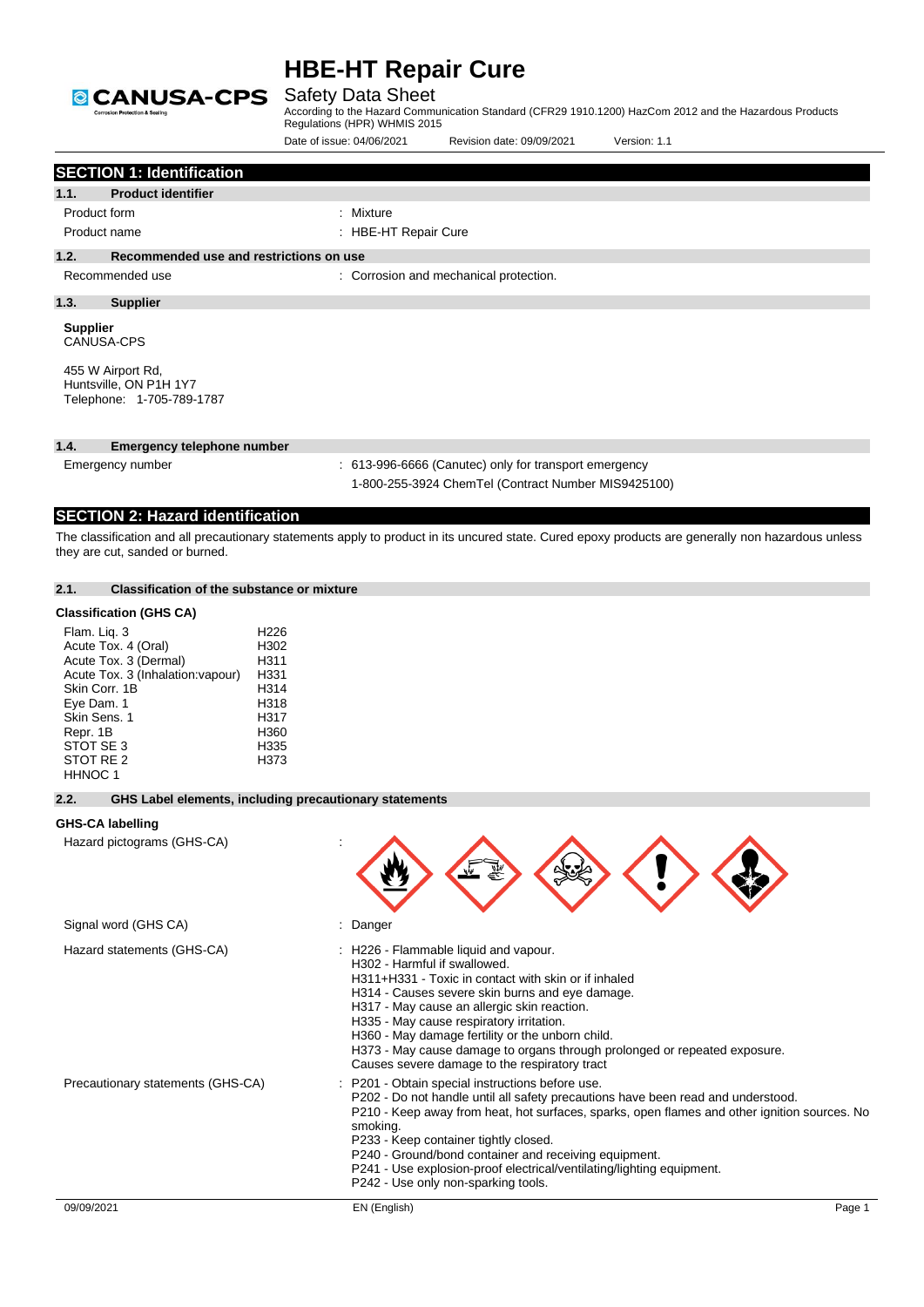## Safety Data Sheet

According to the Hazard Communication Standard (CFR29 1910.1200) HazCom 2012 and the Hazardous Products Regulations (HPR) WHMIS 2015

| P243 - Take action to prevent static discharges.<br>P260 - Do not breathe dust/fume/gas/mist/vapours/spray.<br>P264 - Wash hands, forearms and face thoroughly after handling.<br>P270 - Do not eat, drink or smoke when using this product<br>P271 - Use only outdoors or in a well-ventilated area.<br>P272 - Contaminated work clothing should not be allowed out of the workplace.<br>P280 - Wear protective gloves/protective clothing/eye protection/face protection.<br>P301+P330+P331 - IF SWALLOWED: Rinse mouth. Do NOT induce vomiting<br>P303+P361+P353 - IF ON SKIN (or hair): Take off immediately all contaminated clothing.<br>Rinse skin with water.<br>P363 - Wash contaminated clothing before reuse.<br>P304+P340 - IF INHALED: Remove person to fresh air and keep comfortable for breathing.<br>P305+P351+P338 - IF IN EYES: Rinse cautiously with water for several minutes. Remove<br>contact lenses, if present and easy to do. Continue rinsing.<br>P310 - Immediately call a POISON CENTER or doctor.<br>P308+P313 - IF exposed or concerned: Get medical advice/attention.<br>P312 - Call a POISON CENTER or doctor if you feel unwell.<br>P403+P235 - Store in a well-ventilated place. Keep cool<br>P405 - Store locked up.<br>P501 - Dispose of contents/container to hazardous or special waste collection point, in<br>accordance with local, regional, national and/or international regulation. |
|------------------------------------------------------------------------------------------------------------------------------------------------------------------------------------------------------------------------------------------------------------------------------------------------------------------------------------------------------------------------------------------------------------------------------------------------------------------------------------------------------------------------------------------------------------------------------------------------------------------------------------------------------------------------------------------------------------------------------------------------------------------------------------------------------------------------------------------------------------------------------------------------------------------------------------------------------------------------------------------------------------------------------------------------------------------------------------------------------------------------------------------------------------------------------------------------------------------------------------------------------------------------------------------------------------------------------------------------------------------------------------------------------------------------------------|
|                                                                                                                                                                                                                                                                                                                                                                                                                                                                                                                                                                                                                                                                                                                                                                                                                                                                                                                                                                                                                                                                                                                                                                                                                                                                                                                                                                                                                                    |
|                                                                                                                                                                                                                                                                                                                                                                                                                                                                                                                                                                                                                                                                                                                                                                                                                                                                                                                                                                                                                                                                                                                                                                                                                                                                                                                                                                                                                                    |

### **2.3. Other hazards**

No additional information available

### **2.4. Unknown acute toxicity (GHS CA)**

1% of the mixture consists of ingredient(s) of unknown acute toxicity (Oral)

13% of the mixture consists of ingredient(s) of unknown acute toxicity (Dermal)

93% of the mixture consists of ingredient(s) of unknown acute toxicity (Inhalation (Vapours))

### **SECTION 3: Composition/information on ingredients**

## **3.1. Substances**

Not applicable

### **3.2. Mixtures**

| <b>Name</b>                                                | <b>Product identifier</b> | $\frac{9}{6}$ |
|------------------------------------------------------------|---------------------------|---------------|
| 1-Piperazineethanamine                                     | (CAS-No.) 140-31-8        | $30 - 60$     |
| <b>Bisphenol A</b>                                         | (CAS-No.) 80-05-7         | $15 - 40$     |
| Phenol, 4-nonyl-, branched                                 | (CAS-No.) 84852-15-3      | $10 - 30$     |
| Benzyldimethylamine                                        | (CAS-No.) 103-83-3        | $5 - 10$      |
| Benzyl alcohol                                             | (CAS-No.) 100-51-6        | $3 - 7$       |
| Amines, polyethylenepoly-                                  | (CAS-No.) 68131-73-7      | $3 - 7$       |
| N-[3-(Trimethoxysilyl)propyl]-1,2-ethanediamine            | (CAS-No.) 1760-24-3       | $3 - 7$       |
| 3,6,9,12-Tetrazaatetradecane-1,14-diamine                  | (CAS-No.) 4067-16-7       | $1 - 5$       |
| Tetraethylenepentamine                                     | (CAS-No.) 112-57-2        | $1 - 5$       |
| Ethanol, 2-[(2-aminoethyl)amino]-                          | (CAS-No.) 111-41-1        | $0.1 - 1$     |
| Diethylenetriamine                                         | (CAS-No.) 111-40-0        | $0.1 - 1$     |
| Phenol, dinonyl-                                           | (CAS-No.) 1323-65-5       | $0.1 - 1$     |
| Triethylenetetramine                                       | (CAS-No.) 112-24-3        | $0.1 - 1$     |
| Propylene glycol diamine, 2-amino-, diether with Propylene | (CAS-No.) 9046-10-0       | $0.1 - 1$     |

**\*Chemical name, CAS number and/or exact concentration have been withheld as a trade secret**

### **SECTION 4: First-aid measures**

| 4.1.<br>Description of first aid measures                       |                                                                                                                                                                                                                                                                   |
|-----------------------------------------------------------------|-------------------------------------------------------------------------------------------------------------------------------------------------------------------------------------------------------------------------------------------------------------------|
| First-aid measures after inhalation                             | : If inhaled: Remove person to fresh air and keep comfortable for breathing. Immediately call a<br>POISON CENTER/doctor.                                                                                                                                          |
| First-aid measures after skin contact                           | : If on skin (or hair): Take off immediately all contaminated clothing. Rinse skin with<br>water/shower. Wash contaminated clothing before reuse. Immediately call a POISON CENTER<br>or doctor. If skin irritation or rash occurs: Get medical advice/attention. |
| First-aid measures after eye contact                            | : IF IN EYES: Rinse cautiously with water for several minutes. Remove contact lenses, if present<br>and easy to do. Continue rinsing. Immediately call a POISON CENTER or doctor.                                                                                 |
| First-aid measures after ingestion                              | : IF SWALLOWED: rinse mouth. Do NOT induce vomiting. Never give anything by mouth to an<br>unconscious person. Immediately call a POISON CENTER or doctor.                                                                                                        |
| 4.2.<br>Most important symptoms and effects (acute and delayed) |                                                                                                                                                                                                                                                                   |
| Symptoms/effects after inhalation                               | : Toxic if inhaled. Causes burns to the respiratory system. Causes severe damage to the<br>respiratory tract.                                                                                                                                                     |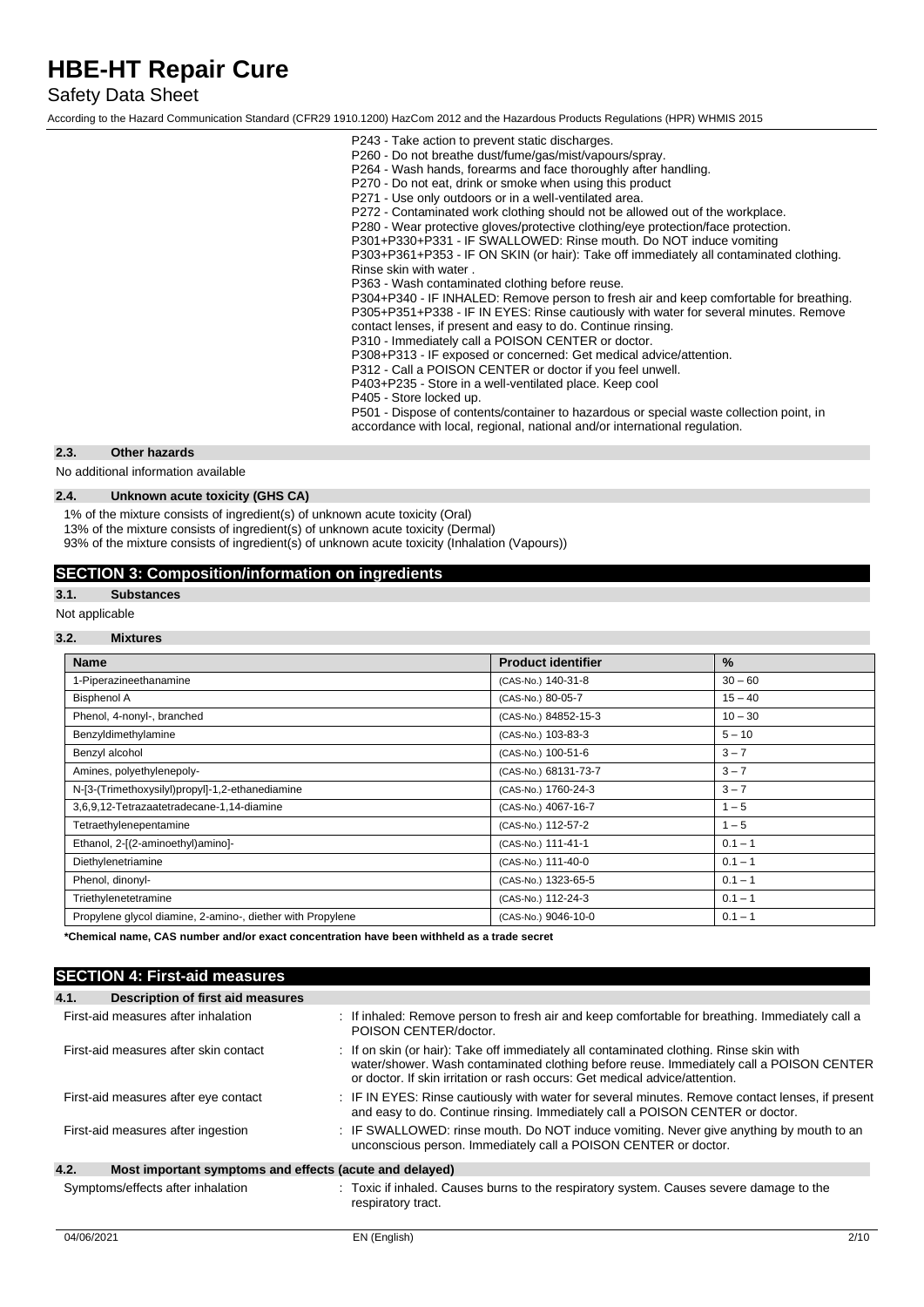## Safety Data Sheet

According to the Hazard Communication Standard (CFR29 1910.1200) HazCom 2012 and the Hazardous Products Regulations (HPR) WHMIS 2015

| Symptoms/effects after skin contact                                     | : Toxic in contact with skin. Causes severe skin burns. Symptoms may include redness, edema,<br>drying, defatting and cracking of the skin. May cause an allergic skin reaction.                |  |
|-------------------------------------------------------------------------|-------------------------------------------------------------------------------------------------------------------------------------------------------------------------------------------------|--|
| Symptoms/effects after eye contact                                      | : Causes serious eye damage. Symptoms may include discomfort or pain, excess blinking and<br>tear production, with marked redness and swelling of the conjunctiva. May cause burns.             |  |
| Symptoms/effects after ingestion                                        | : Harmful if swallowed. May cause burns or irritation of the linings of the mouth, throat, and<br>gastrointestinal tract. May cause gastrointestinal irritation, nausea, vomiting and diarrhea. |  |
| Chronic symptoms                                                        | : May cause damage to organs through prolonged or repeated exposure. May cause damage to<br>fertility or the unborn child.                                                                      |  |
| 4.3.<br>Immediate medical attention and special treatment, if necessary |                                                                                                                                                                                                 |  |

Other medical advice or treatment : Symptoms may be delayed. In case of accident or if you feel unwell, seek medical advice immediately (show the label where possible).

| <b>SECTION 5: Fire-fighting measures</b>                                            |                                                                                                                                                                                                                                                                                                                                                     |  |  |  |
|-------------------------------------------------------------------------------------|-----------------------------------------------------------------------------------------------------------------------------------------------------------------------------------------------------------------------------------------------------------------------------------------------------------------------------------------------------|--|--|--|
| Suitable extinguishing media<br>5.1.                                                |                                                                                                                                                                                                                                                                                                                                                     |  |  |  |
| Suitable extinguishing media                                                        | : Carbon dioxide (CO2), dry chemical powder, foam. Water spray. Water fog.                                                                                                                                                                                                                                                                          |  |  |  |
| 5.2.<br>Unsuitable extinguishing media                                              |                                                                                                                                                                                                                                                                                                                                                     |  |  |  |
| Unsuitable extinguishing media                                                      | : Do not use water jet.                                                                                                                                                                                                                                                                                                                             |  |  |  |
| 5.3.<br>Specific hazards arising from the hazardous product                         |                                                                                                                                                                                                                                                                                                                                                     |  |  |  |
| Fire hazard                                                                         | : Flammable liquid and vapour. Products of combustion may include, and are not limited to:<br>oxides of carbon. Nitrogen oxides. Carboxylic acids. Aldehydes.                                                                                                                                                                                       |  |  |  |
| <b>Explosion hazard</b>                                                             | : May form flammable/explosive vapour-air mixture.                                                                                                                                                                                                                                                                                                  |  |  |  |
| 5.4.<br>Special protective equipment and precautions for fire-fighters              |                                                                                                                                                                                                                                                                                                                                                     |  |  |  |
| Protection during firefighting                                                      | : Keep upwind of fire. Wear full fire fighting turn-out gear (full Bunker gear) and respiratory<br>protection (SCBA).                                                                                                                                                                                                                               |  |  |  |
| <b>SECTION 6: Accidental release measures</b>                                       |                                                                                                                                                                                                                                                                                                                                                     |  |  |  |
| 6.1.                                                                                | Personal precautions, protective equipment and emergency procedures                                                                                                                                                                                                                                                                                 |  |  |  |
| General measures                                                                    | : Use personal protection recommended in Section 8. Isolate the hazard area and deny entry to<br>unnecessary and unprotected personnel. Use special care to avoid static electric charges.<br>Remove all sources of ignition.                                                                                                                       |  |  |  |
| 6.2.<br>Methods and materials for containment and cleaning up                       |                                                                                                                                                                                                                                                                                                                                                     |  |  |  |
| For containment                                                                     | : Stop leak if safe to do so. Absorb and/or contain spill with inert material (sand, vermiculite or<br>other appropriate material), then place in suitable container. Do not flush into surface water or<br>sewer system. Wear recommended personal protective equipment.                                                                           |  |  |  |
| Methods for cleaning up                                                             | : Sweep or shovel spills into appropriate container for disposal. Provide ventilation.                                                                                                                                                                                                                                                              |  |  |  |
| <b>Reference to other sections</b><br>6.3.                                          |                                                                                                                                                                                                                                                                                                                                                     |  |  |  |
| For further information refer to section 8: "Exposure controls/personal protection" |                                                                                                                                                                                                                                                                                                                                                     |  |  |  |
| <b>SECTION 7: Handling and storage</b>                                              |                                                                                                                                                                                                                                                                                                                                                     |  |  |  |
| 7.1.<br><b>Precautions for safe handling</b>                                        |                                                                                                                                                                                                                                                                                                                                                     |  |  |  |
| Precautions for safe handling                                                       | : Obtain special instructions before use. Do not handle until all safety precautions have been<br>read and understood. Do not breathe dust/fume/gas/mist/vapours/spray. Do not get in eyes, on<br>skin, or on clothing. Do not swallow. When using do not eat, drink or smoke. Ensure adequate<br>ventilation. Handle and open container with care. |  |  |  |
| Hygiene measures                                                                    | : Take off contaminated clothing and wash it before reuse. Wash hands, forearms and face<br>thoroughly after handling.                                                                                                                                                                                                                              |  |  |  |
| Additional hazards when processed                                                   | : Handle empty containers with care because residual vapours are flammable.                                                                                                                                                                                                                                                                         |  |  |  |
| 7.2.<br>Conditions for safe storage, including any incompatibilities                |                                                                                                                                                                                                                                                                                                                                                     |  |  |  |
| <b>Technical measures</b>                                                           | : Proper grounding procedures to avoid static electricity should be followed.                                                                                                                                                                                                                                                                       |  |  |  |
| Storage conditions                                                                  | : Keep out of the reach of children. Store locked up. Keep away from food, drink and animal<br>feedingstuffs. Keep in fireproof place. Keep away from ignition sources. Keep away from<br>clothing and other combustible materials. Store tightly closed in a dry, cool and well-ventilated<br>place.                                               |  |  |  |

| <b>SECTION 8: Exposure controls/personal protection</b> |              |      |  |
|---------------------------------------------------------|--------------|------|--|
| 8.1.<br><b>Control parameters</b>                       |              |      |  |
| Diethylenetriamine (111-40-0)                           |              |      |  |
| USA - ACGIH - Occupational Exposure Limits              |              |      |  |
| ACGIH OEL TWA [ppm]                                     | ppm          |      |  |
| 04/06/2021                                              | EN (English) | 3/10 |  |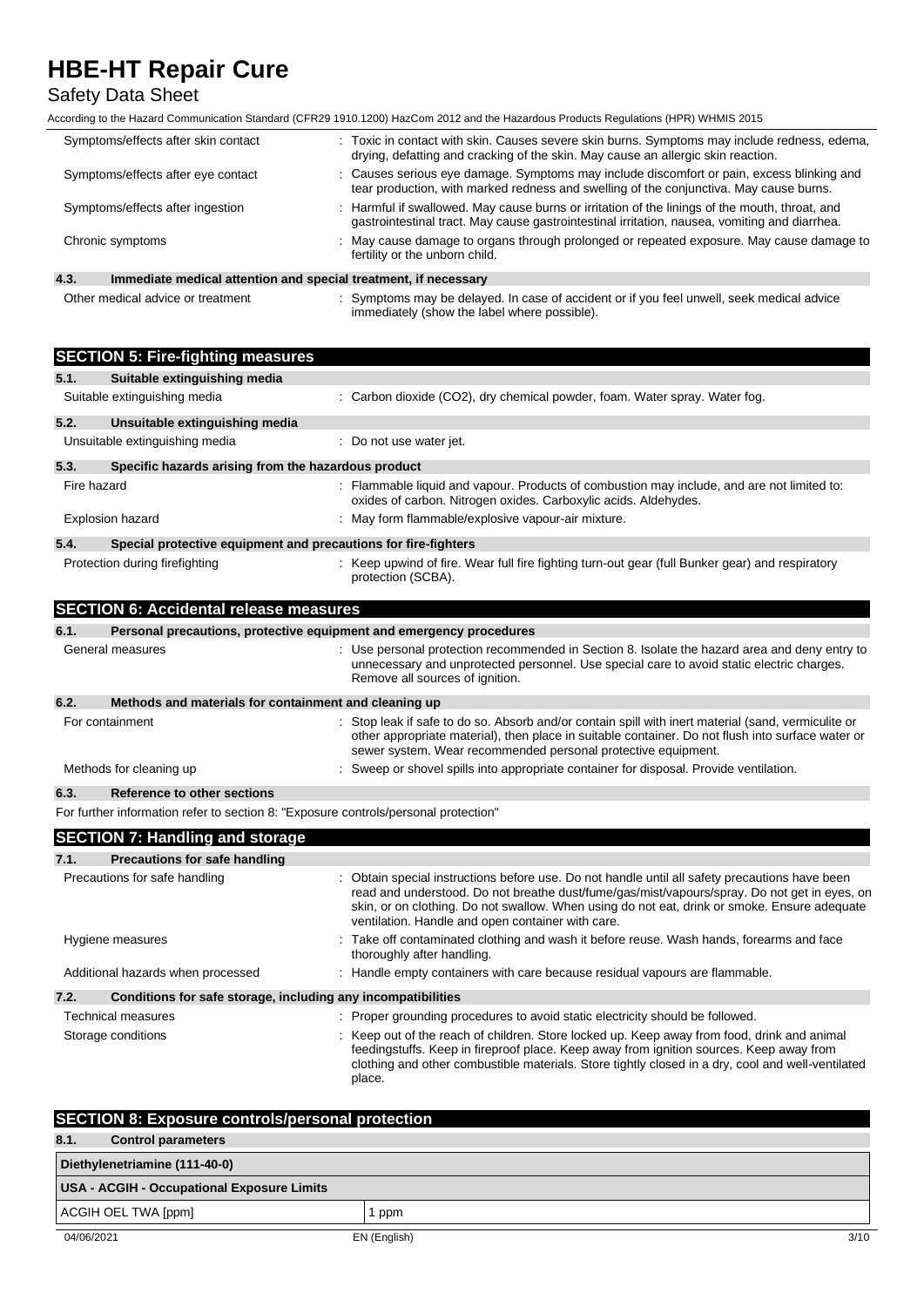## Safety Data Sheet

According to the Hazard Communication Standard (CFR29 1910.1200) HazCom 2012 and the Hazardous Products Regulations (HPR) WHMIS 2015

| Diethylenetriamine (111-40-0)                      |                                                                                      |  |
|----------------------------------------------------|--------------------------------------------------------------------------------------|--|
| ACGIH chemical category                            | Skin - potential significant contribution to overall exposure by the cutaneous route |  |
| $\mathbf{a}$<br>A monocolate analussaluse sentuala |                                                                                      |  |

#### **8.2. Appropriate engineering controls**

| Appropriate engineering controls | Ensure good ventilation of the work station. Provide readily accessible eye wash stations and<br>safety showers. |
|----------------------------------|------------------------------------------------------------------------------------------------------------------|
| Environmental exposure controls  | Avoid release to the environment.                                                                                |

### **8.3. Individual protection measures/Personal protective equipment**

#### **Hand protection:**

Wear suitable gloves resistant to chemical penetration

#### **Eye protection:**

Wear eye/face protection

#### **Skin and body protection:**

Wear suitable protective clothing. Neoprene rubber or butyl rubber suit

#### **Respiratory protection:**

In case of insufficient ventilation, wear suitable respiratory equipment. Respirator selection must be based on known or anticipated exposure levels, the hazards of the product and the safe working limits of the selected respirator.

#### **Other information:**

Handle in accordance with good industrial hygiene and safety procedures. Do not eat, drink or smoke when using this product.

### **SECTION 9: Physical and chemical properties**

| $\cdots$ , $\cdots$<br>---------<br>9.1.<br>Information on basic physical and chemical properties |                              |
|---------------------------------------------------------------------------------------------------|------------------------------|
| Physical state                                                                                    | : Liquid                     |
| Appearance                                                                                        | : Moderately viscous         |
| Colour                                                                                            | : Green/Blue                 |
| Odour                                                                                             | Ammoniacal                   |
| Odour threshold                                                                                   | Not applicable               |
| pH                                                                                                | alkaline                     |
| Relative evaporation rate (butylacetate=1)                                                        | Not applicable               |
| Relative evaporation rate (ether=1)                                                               | Not applicable               |
| Melting point                                                                                     | Not applicable               |
| Freezing point                                                                                    | Not applicable               |
| Boiling point                                                                                     | Not applicable               |
| Flash point                                                                                       | Not applicable               |
| Auto-ignition temperature                                                                         | Not applicable               |
| Decomposition temperature                                                                         | : Not applicable             |
| Flammability (solid, gas)                                                                         | Flammable liquid and vapour. |
| Vapour pressure                                                                                   | : Not applicable             |
| Vapour pressure at 50 °C                                                                          | : Not applicable             |
| Relative density                                                                                  | : 1.07                       |
| Solubility                                                                                        | Slightly soluble             |
| Partition coefficient n-octanol/water                                                             | Not applicable               |
| Viscosity, kinematic                                                                              | $: > 2200$ cP                |
| Viscosity, dynamic                                                                                | 800 - 1200 cP                |
| <b>Explosive limits</b>                                                                           | : Not applicable             |
| 9.2.<br><b>Other information</b>                                                                  |                              |

No additional information available

| <b>SECTION 10: Stability and reactivity</b> |                                                                                    |      |
|---------------------------------------------|------------------------------------------------------------------------------------|------|
| 10.1.<br>Reactivity                         |                                                                                    |      |
| Reactivity                                  | : No dangerous reactions known under normal conditions of use.                     |      |
| Chemical stability                          | : Stable under normal conditions. May form flammable/explosive vapour-air mixture. |      |
| Possibility of hazardous reactions          | : No dangerous reactions known under normal conditions of use.                     |      |
| 04/06/2021                                  | EN (English)                                                                       | 4/10 |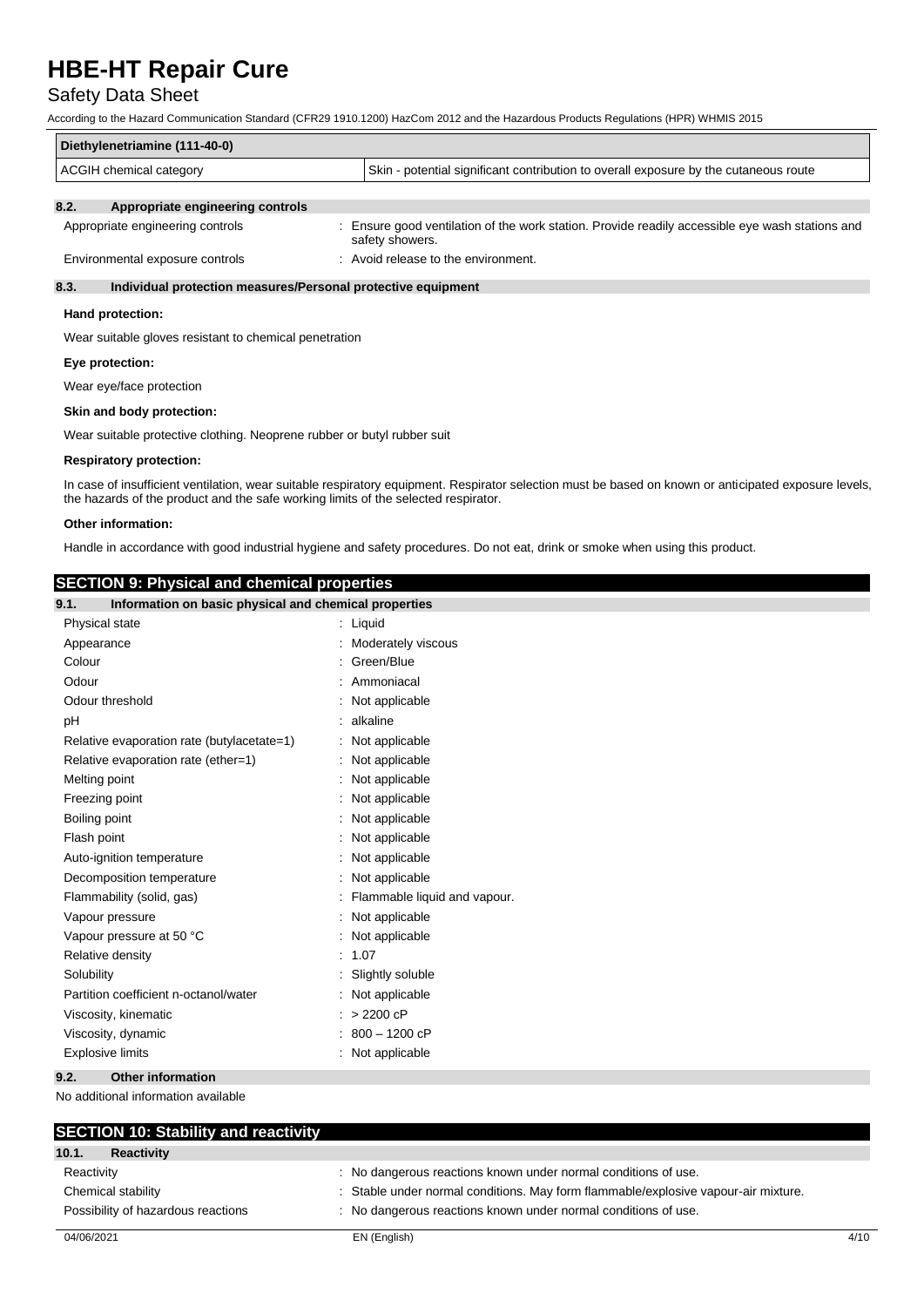## Safety Data Sheet

| Conditions to avoid              | : Heat. Incompatible materials. Sources of ignition. Direct sunlight.                                                                  |
|----------------------------------|----------------------------------------------------------------------------------------------------------------------------------------|
| Incompatible materials           | : Strong oxidizing agents. Strong acids.                                                                                               |
| Hazardous decomposition products | : May include, and are not limited to: oxides of carbon. Nitrogen oxides. Carboxylic acids.<br>Aldehydes. May release flammable gases. |

| <b>SECTION 11: Toxicological information</b>               |                                                                                                                                                                                                                                                                  |
|------------------------------------------------------------|------------------------------------------------------------------------------------------------------------------------------------------------------------------------------------------------------------------------------------------------------------------|
| Information on toxicological effects<br>11.1.              |                                                                                                                                                                                                                                                                  |
| Acute toxicity (oral)                                      | : Harmful if swallowed.                                                                                                                                                                                                                                          |
| Acute toxicity (dermal)                                    | : Toxic in contact with skin.                                                                                                                                                                                                                                    |
| Acute toxicity (inhalation)                                | : Toxic if inhaled.                                                                                                                                                                                                                                              |
|                                                            |                                                                                                                                                                                                                                                                  |
| ATE CA (oral)                                              | 445.061 mg/kg bodyweight                                                                                                                                                                                                                                         |
| ATE CA (Dermal)                                            | 697.547 mg/kg bodyweight                                                                                                                                                                                                                                         |
| ATE CA (vapours)                                           | 8.8 mg/l/4h                                                                                                                                                                                                                                                      |
| Unknown acute toxicity (GHS CA)                            | 1% of the mixture consists of ingredient(s) of unknown acute toxicity (Oral)<br>13% of the mixture consists of ingredient(s) of unknown acute toxicity (Dermal)<br>93% of the mixture consists of ingredient(s) of unknown acute toxicity (Inhalation (Vapours)) |
| 1-Piperazineethanamine (140-31-8)                          |                                                                                                                                                                                                                                                                  |
| LD50 oral rat                                              | 2140 µl/kg                                                                                                                                                                                                                                                       |
| LD50 dermal rabbit                                         | 866 mg/kg                                                                                                                                                                                                                                                        |
| ATE CA (oral)                                              | 500 mg/kg bodyweight                                                                                                                                                                                                                                             |
| ATE CA (Dermal)                                            | 866 mg/kg bodyweight                                                                                                                                                                                                                                             |
| Ethanol, 2-[(2-aminoethyl)amino]- (111-41-1)               |                                                                                                                                                                                                                                                                  |
| LD50 oral rat                                              | 2000 mg/kg                                                                                                                                                                                                                                                       |
| LD50 dermal rat                                            | > 2000 mg/kg                                                                                                                                                                                                                                                     |
| ATE CA (oral)                                              | 2000 mg/kg bodyweight                                                                                                                                                                                                                                            |
| Diethylenetriamine (111-40-0)                              |                                                                                                                                                                                                                                                                  |
| LD50 oral rat                                              | 1080 mg/kg                                                                                                                                                                                                                                                       |
| LD50 dermal rabbit                                         | 672 mg/kg                                                                                                                                                                                                                                                        |
| LC50 inhalation rat                                        | 70 mg/l/4h                                                                                                                                                                                                                                                       |
| ATE CA (oral)                                              | 1080 mg/kg bodyweight                                                                                                                                                                                                                                            |
| ATE CA (Dermal)                                            | 672 mg/kg bodyweight                                                                                                                                                                                                                                             |
| ATE CA (vapours)                                           | 70 mg/l/4h                                                                                                                                                                                                                                                       |
| ATE CA (dust, mist)                                        | 70 mg/l/4h                                                                                                                                                                                                                                                       |
| Phenol, 4-nonyl-, branched (84852-15-3)                    |                                                                                                                                                                                                                                                                  |
| LD50 oral rat                                              | 1300 mg/kg                                                                                                                                                                                                                                                       |
| LD50 dermal rabbit                                         | 2000 mg/kg                                                                                                                                                                                                                                                       |
| ATE CA (oral)                                              | 1300 mg/kg bodyweight                                                                                                                                                                                                                                            |
| ATE CA (Dermal)                                            | 2000 mg/kg bodyweight                                                                                                                                                                                                                                            |
| Bisphenol A (80-05-7)                                      |                                                                                                                                                                                                                                                                  |
| LD50 oral rat                                              | 3300 mg/kg                                                                                                                                                                                                                                                       |
| LD50 dermal rabbit                                         | 3000 mg/kg                                                                                                                                                                                                                                                       |
| LC50 inhalation rat                                        | > 170 mg/m <sup>3</sup> (Exposure time: 6 h)                                                                                                                                                                                                                     |
| ATE CA (oral)                                              | 3300 mg/kg bodyweight                                                                                                                                                                                                                                            |
| ATE CA (Dermal)                                            | 3000 mg/kg bodyweight                                                                                                                                                                                                                                            |
| Benzyl alcohol (100-51-6)                                  |                                                                                                                                                                                                                                                                  |
| LD50 oral rat                                              | 1230 mg/kg                                                                                                                                                                                                                                                       |
| LD50 dermal rabbit                                         | 2 g/kg                                                                                                                                                                                                                                                           |
| LC50 inhalation rat                                        | 8.8 mg/l/4h                                                                                                                                                                                                                                                      |
| ATE CA (oral)                                              | 1230 mg/kg bodyweight                                                                                                                                                                                                                                            |
| ATE CA (Dermal)                                            | 2000 mg/kg bodyweight                                                                                                                                                                                                                                            |
| ATE CA (Gases (except aerosol dispensers<br>and lighters)) | 700 ppmv/4h                                                                                                                                                                                                                                                      |
| ATE CA (vapours)                                           | 8.8 mg/l/4h                                                                                                                                                                                                                                                      |
| ATE CA (dust, mist)                                        | $0.5$ mg/l/4h                                                                                                                                                                                                                                                    |
| Benzyldimethylamine (103-83-3)                             |                                                                                                                                                                                                                                                                  |
| LD50 oral rat                                              | 265 mg/kg                                                                                                                                                                                                                                                        |
| LD50 dermal rabbit                                         | 1.66 ml/kg                                                                                                                                                                                                                                                       |
| LC50 inhalation rat                                        | 373 ppm/4h                                                                                                                                                                                                                                                       |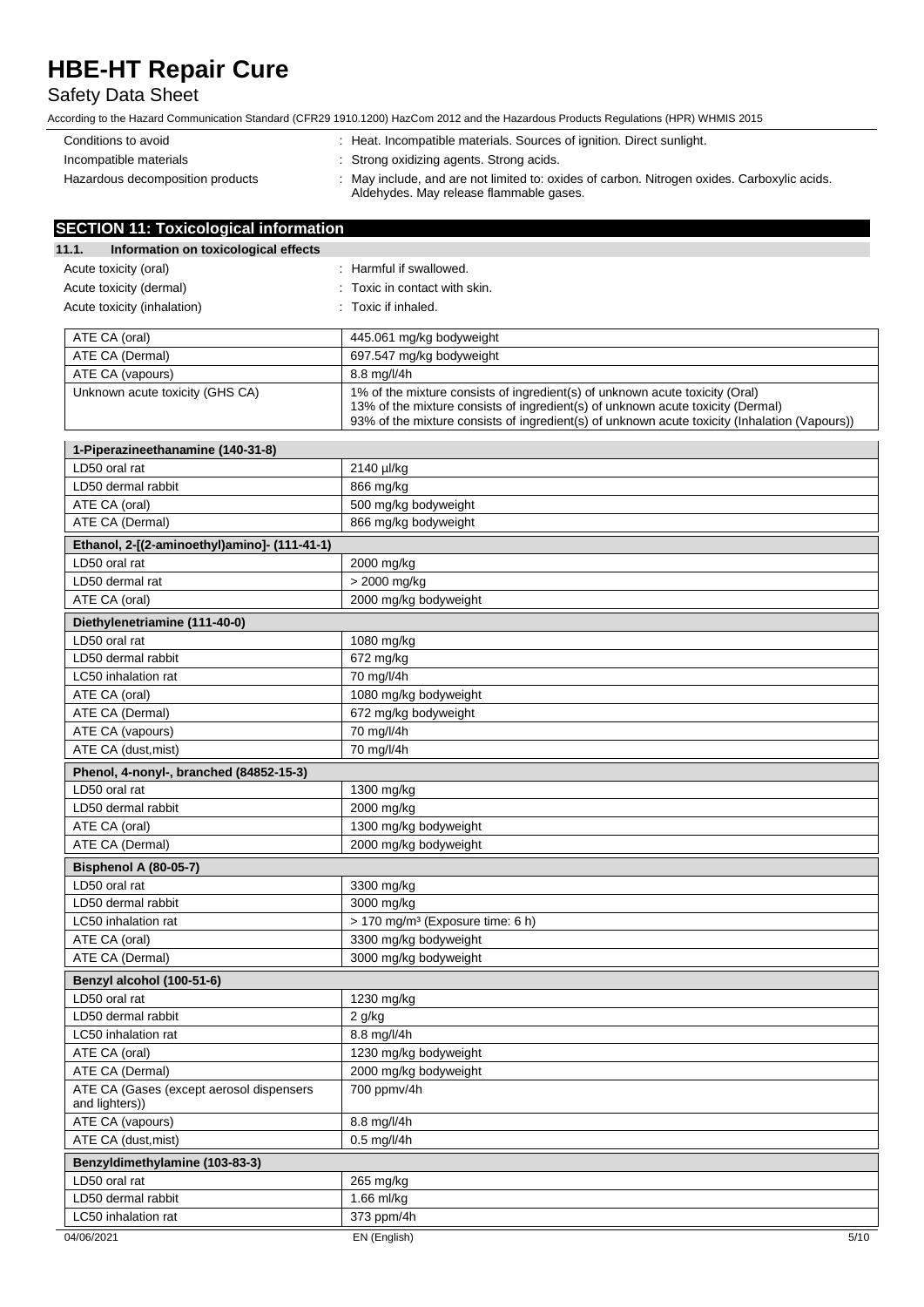## Safety Data Sheet

| Benzyldimethylamine (103-83-3)                                         |                                                                                                                                                                                                                                              |
|------------------------------------------------------------------------|----------------------------------------------------------------------------------------------------------------------------------------------------------------------------------------------------------------------------------------------|
| ATE CA (oral)                                                          | 265 mg/kg bodyweight                                                                                                                                                                                                                         |
| ATE CA (Dermal)                                                        | 1660 mg/kg bodyweight                                                                                                                                                                                                                        |
| ATE CA (Gases (except aerosol dispensers                               | 373 ppmv/4h                                                                                                                                                                                                                                  |
| and lighters))                                                         |                                                                                                                                                                                                                                              |
| ATE CA (vapours)                                                       | 11 mg/l/4h                                                                                                                                                                                                                                   |
| ATE CA (dust.mist)                                                     | 1.5 mg/l/4h                                                                                                                                                                                                                                  |
| Amines, polyethylenepoly- (68131-73-7)                                 |                                                                                                                                                                                                                                              |
| LD50 oral rat                                                          | 1716 mg/kg                                                                                                                                                                                                                                   |
| LD50 dermal rat                                                        | 1000 - 2000 mg/kg                                                                                                                                                                                                                            |
| LD50 dermal rabbit                                                     | > 2000 mg/kg                                                                                                                                                                                                                                 |
| ATE CA (oral)                                                          | 1716 mg/kg bodyweight                                                                                                                                                                                                                        |
| ATE CA (Dermal)                                                        | 1100 mg/kg bodyweight                                                                                                                                                                                                                        |
| 3,6,9,12-Tetrazaatetradecane-1,14-diamine (4067-16-7)                  |                                                                                                                                                                                                                                              |
| LD50 oral rat                                                          | 1600 mg/kg                                                                                                                                                                                                                                   |
| ATE CA (oral)                                                          | 1600 mg/kg bodyweight                                                                                                                                                                                                                        |
| Tetraethylenepentamine (112-57-2)                                      |                                                                                                                                                                                                                                              |
| LD50 oral rat                                                          | 3990 mg/kg                                                                                                                                                                                                                                   |
| LD50 dermal rabbit                                                     | 660 µl/kg                                                                                                                                                                                                                                    |
| ATE CA (oral)                                                          | 500 mg/kg bodyweight                                                                                                                                                                                                                         |
| ATE CA (Dermal)                                                        | 660 mg/kg bodyweight                                                                                                                                                                                                                         |
| Triethylenetetramine (112-24-3)                                        |                                                                                                                                                                                                                                              |
| LD50 oral rat                                                          | 2500 mg/kg                                                                                                                                                                                                                                   |
| LD50 dermal rabbit                                                     | 550 mg/kg                                                                                                                                                                                                                                    |
| ATE CA (oral)                                                          | 2500 mg/kg bodyweight                                                                                                                                                                                                                        |
| ATE CA (Dermal)                                                        | 550 mg/kg bodyweight                                                                                                                                                                                                                         |
| N-[3-(Trimethoxysilyl)propyl]-1,2-ethanediamine (1760-24-3)            |                                                                                                                                                                                                                                              |
| LD50 oral rat                                                          | 2413 mg/kg                                                                                                                                                                                                                                   |
| LD50 dermal rabbit                                                     | > 2009 mg/kg                                                                                                                                                                                                                                 |
| ATE CA (oral)                                                          | 2413 mg/kg bodyweight                                                                                                                                                                                                                        |
|                                                                        |                                                                                                                                                                                                                                              |
| Propylene glycol diamine, 2-amino-, diether with Propylene (9046-10-0) |                                                                                                                                                                                                                                              |
| LD50 oral rat                                                          | 242 mg/kg                                                                                                                                                                                                                                    |
| LD50 dermal rat                                                        | 2980 mg/kg                                                                                                                                                                                                                                   |
| LD50 dermal rabbit                                                     | 2980 mg/kg                                                                                                                                                                                                                                   |
| ATE CA (oral)                                                          | 242 mg/kg bodyweight                                                                                                                                                                                                                         |
| ATE CA (Dermal)                                                        | 2980 mg/kg bodyweight                                                                                                                                                                                                                        |
| Skin corrosion/irritation                                              | : Causes severe skin burns.                                                                                                                                                                                                                  |
|                                                                        | pH: alkaline                                                                                                                                                                                                                                 |
| Serious eye damage/irritation                                          | Causes serious eye damage.                                                                                                                                                                                                                   |
|                                                                        | pH: alkaline                                                                                                                                                                                                                                 |
| Respiratory or skin sensitization                                      | May cause an allergic skin reaction.                                                                                                                                                                                                         |
| Germ cell mutagenicity                                                 | Not applicable.                                                                                                                                                                                                                              |
| Carcinogenicity                                                        | Not applicable.                                                                                                                                                                                                                              |
| Reproductive toxicity                                                  | May damage fertility or the unborn child.                                                                                                                                                                                                    |
| Phenol, 4-nonyl-, branched (84852-15-3)                                |                                                                                                                                                                                                                                              |
| NOAEL (animal/female, F0/P)                                            | 15 mg/kg bodyweight Animal: rat, Animal sex: female, Guideline: OECD Guideline 416 (Two-<br>Generation Reproduction Toxicity Study), Remarks on results: other: Generation: All<br>generations tested: F0, F1, F2, F3 (migrated information) |
| NOAEL (animal/male, F1)                                                | 15 mg/kg bodyweight Animal: rat, Animal sex: male, Guideline: other:EPA OPPTS 837.3800<br>(US EPA OPPTS 1998)                                                                                                                                |

| STOT-single exposure                         | : May cause respiratory irritation. |
|----------------------------------------------|-------------------------------------|
| Ethanol, 2-[(2-aminoethyl)amino]- (111-41-1) |                                     |
| STOT-single exposure                         | May cause respiratory irritation.   |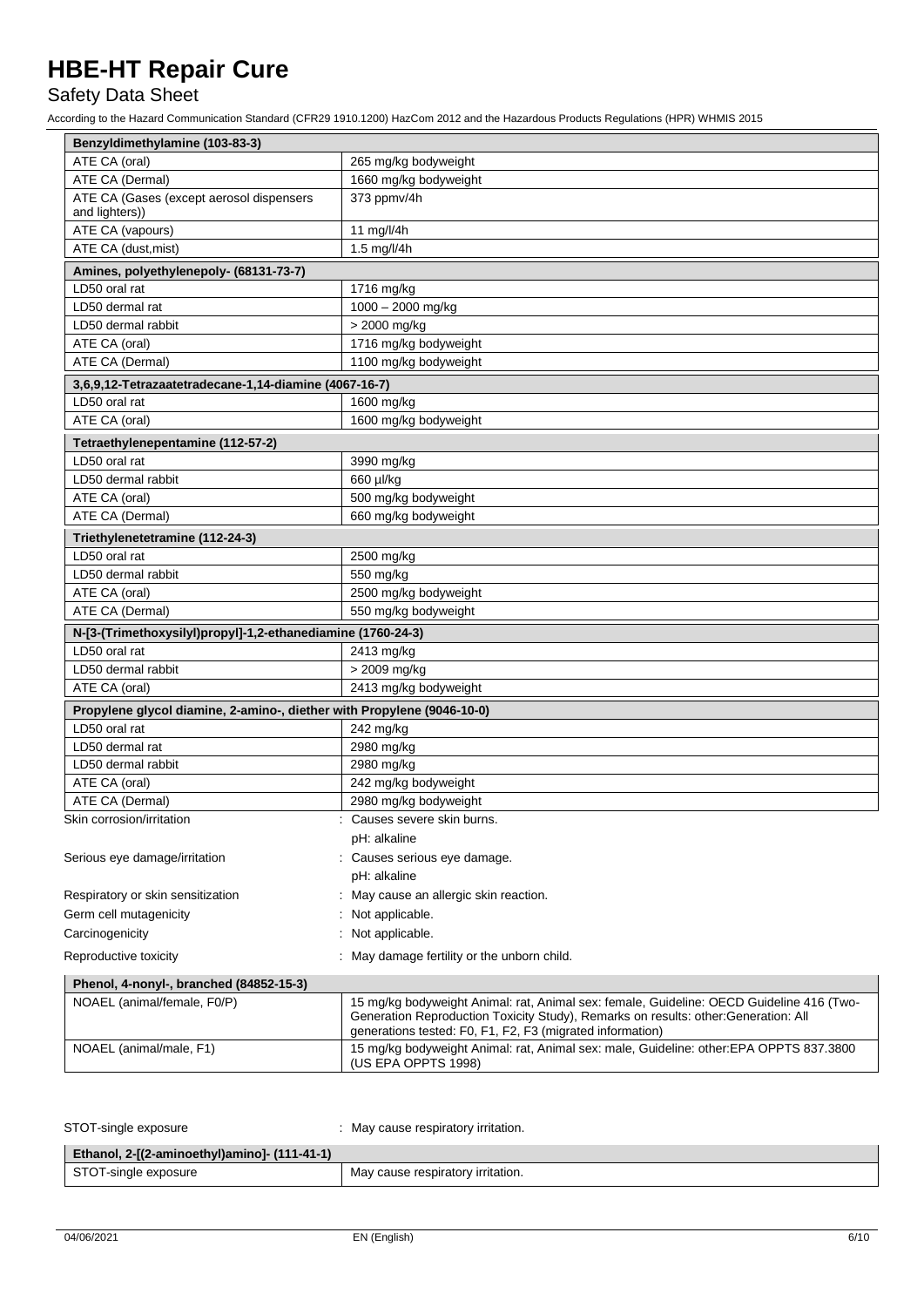## Safety Data Sheet

| <b>Bisphenol A (80-05-7)</b>                                |                                                                                                                                                                                                 |
|-------------------------------------------------------------|-------------------------------------------------------------------------------------------------------------------------------------------------------------------------------------------------|
| STOT-single exposure                                        | May cause respiratory irritation.                                                                                                                                                               |
| STOT-repeated exposure                                      | : May cause damage to organs through prolonged or repeated exposure.                                                                                                                            |
| Phenol, 4-nonyl-, branched (84852-15-3)                     |                                                                                                                                                                                                 |
| LOAEL (oral, rat, 90 days)                                  | 400 mg/kg bodyweight Animal: rat, Guideline: OECD Guideline 407 (Repeated Dose 28-Day<br>Oral Toxicity in Rodents)                                                                              |
| NOAEL (oral, rat, 90 days)                                  | 100 mg/kg bodyweight Animal: rat, Animal sex: male, Guideline: OECD Guideline 407<br>(Repeated Dose 28-Day Oral Toxicity in Rodents)                                                            |
| STOT-repeated exposure                                      | May cause damage to organs through prolonged or repeated exposure.                                                                                                                              |
| <b>Bisphenol A (80-05-7)</b>                                |                                                                                                                                                                                                 |
| LOAEL (oral, rat, 90 days)                                  | 600 mg/kg bodyweight Animal: rat, Guideline: OECD Guideline 407 (Repeated Dose 28-Day<br>Oral Toxicity in Rodents)                                                                              |
| Benzyl alcohol (100-51-6)                                   |                                                                                                                                                                                                 |
| NOAEL (oral, rat, 90 days)                                  | 400 mg/kg bodyweight Animal: rat, Guideline: other:OECD Guideline 451 (Carcinogenicity<br>Studies)                                                                                              |
| N-[3-(Trimethoxysilyl)propyl]-1,2-ethanediamine (1760-24-3) |                                                                                                                                                                                                 |
| STOT-repeated exposure                                      | May cause damage to organs through prolonged or repeated exposure.                                                                                                                              |
| Aspiration hazard                                           | : Not applicable.                                                                                                                                                                               |
| <b>HBE-95 SG Cure</b>                                       |                                                                                                                                                                                                 |
| Viscosity, kinematic (calculated value) (40 $^{\circ}$ C)   | $> 2200$ cP                                                                                                                                                                                     |
| Symptoms/effects after inhalation                           | : Toxic if inhaled. Causes burns to the respiratory system. Causes severe damage to the<br>respiratory tract.                                                                                   |
| Symptoms/effects after skin contact                         | : Toxic in contact with skin. Causes severe skin burns. Symptoms may include redness, edema,<br>drying, defatting and cracking of the skin. May cause an allergic skin reaction.                |
| Symptoms/effects after eye contact                          | : Causes serious eye damage. Symptoms may include discomfort or pain, excess blinking and<br>tear production, with marked redness and swelling of the conjunctiva. May cause burns.             |
| Symptoms/effects after ingestion                            | : Harmful if swallowed. May cause burns or irritation of the linings of the mouth, throat, and<br>gastrointestinal tract. May cause gastrointestinal irritation, nausea, vomiting and diarrhea. |
| Chronic symptoms                                            | : May cause damage to organs through prolonged or repeated exposure. May cause damage to<br>fertility or the unborn child.                                                                      |
| Other information                                           | : Likely routes of exposure: ingestion, inhalation, skin and eye.                                                                                                                               |
| <b>SECTION 12: Ecological information</b>                   |                                                                                                                                                                                                 |
| 12.1.<br><b>Toxicity</b>                                    |                                                                                                                                                                                                 |
| Ecology - general                                           | : May cause long-term adverse effects in the aquatic environment.                                                                                                                               |
| 1-Piperazineethanamine (140-31-8)                           |                                                                                                                                                                                                 |
| LC50 - Fish [1]                                             | 1950 - 2460 mg/l (Exposure time: 96 h - Species: Pimephales promelas [flow-through])                                                                                                            |
| LC50 - Fish [2]                                             | > 1000 mg/l (Exposure time: 96 h - Species: Poecilia reticulata [semi-static])                                                                                                                  |
| EC50 - Crustacea [1]                                        | 32 mg/l (Exposure time: 48 h - Species: Daphnia magna)                                                                                                                                          |
| EC50 72h - Algae [1]                                        | 495 mg/l (Species: Pseudokirchneriella subcapitata)                                                                                                                                             |
| Ethanol, 2-[(2-aminoethyl)amino]- (111-41-1)                |                                                                                                                                                                                                 |
| LC50 - Fish [1]                                             | 728 mg/l (Exposure time: 96 h - Species: Pimephales promelas)                                                                                                                                   |
| EC50 - Crustacea [1]                                        | 22 mg/l (Exposure time: 48 h - Species: Daphnia magna)                                                                                                                                          |
| EC50 72h - Algae [1]                                        | 210 mg/l (Species: Desmodesmus subspicatus)                                                                                                                                                     |
| Diethylenetriamine (111-40-0)                               |                                                                                                                                                                                                 |
| LC50 - Fish [1]                                             | 248 mg/l (Exposure time: 96 h - Species: Poecilia reticulata [static])                                                                                                                          |
| LC50 - Fish [2]                                             | 1014 mg/l (Exposure time: 96 h - Species: Poecilia reticulata [semi-static])                                                                                                                    |
| EC50 - Crustacea [1]                                        | 16 mg/l (Exposure time: 48 h - Species: Daphnia magna)                                                                                                                                          |
| EC50 72h - Algae [1]                                        | 1164 mg/l (Species: Pseudokirchneriella subcapitata)                                                                                                                                            |
| EC50 96h - Algae [1]                                        | 345.6 mg/l (Species: Pseudokirchneriella subcapitata)                                                                                                                                           |
| EC50 96h - Algae [2]                                        | 592 mg/l (Species: Desmodesmus subspicatus)                                                                                                                                                     |
| Phenol, 4-nonyl-, branched (84852-15-3)                     |                                                                                                                                                                                                 |
| LC50 - Fish [1]                                             | 0.135 mg/l (Exposure time: 96 h - Species: Pimephales promelas [flow-through])                                                                                                                  |
| LC50 - Fish [2]                                             | 0.1351 mg/l (Exposure time: 96 h - Species: Lepomis macrochirus [flow-through])                                                                                                                 |
| EC50 - Crustacea [1]                                        | 0.14 mg/l (Exposure time: 48 h - Species: Daphnia magna)                                                                                                                                        |
| EC50 72h - Algae [1]                                        | 0.16 - 0.72 mg/l (Species: Pseudokirchneriella subcapitata [static])                                                                                                                            |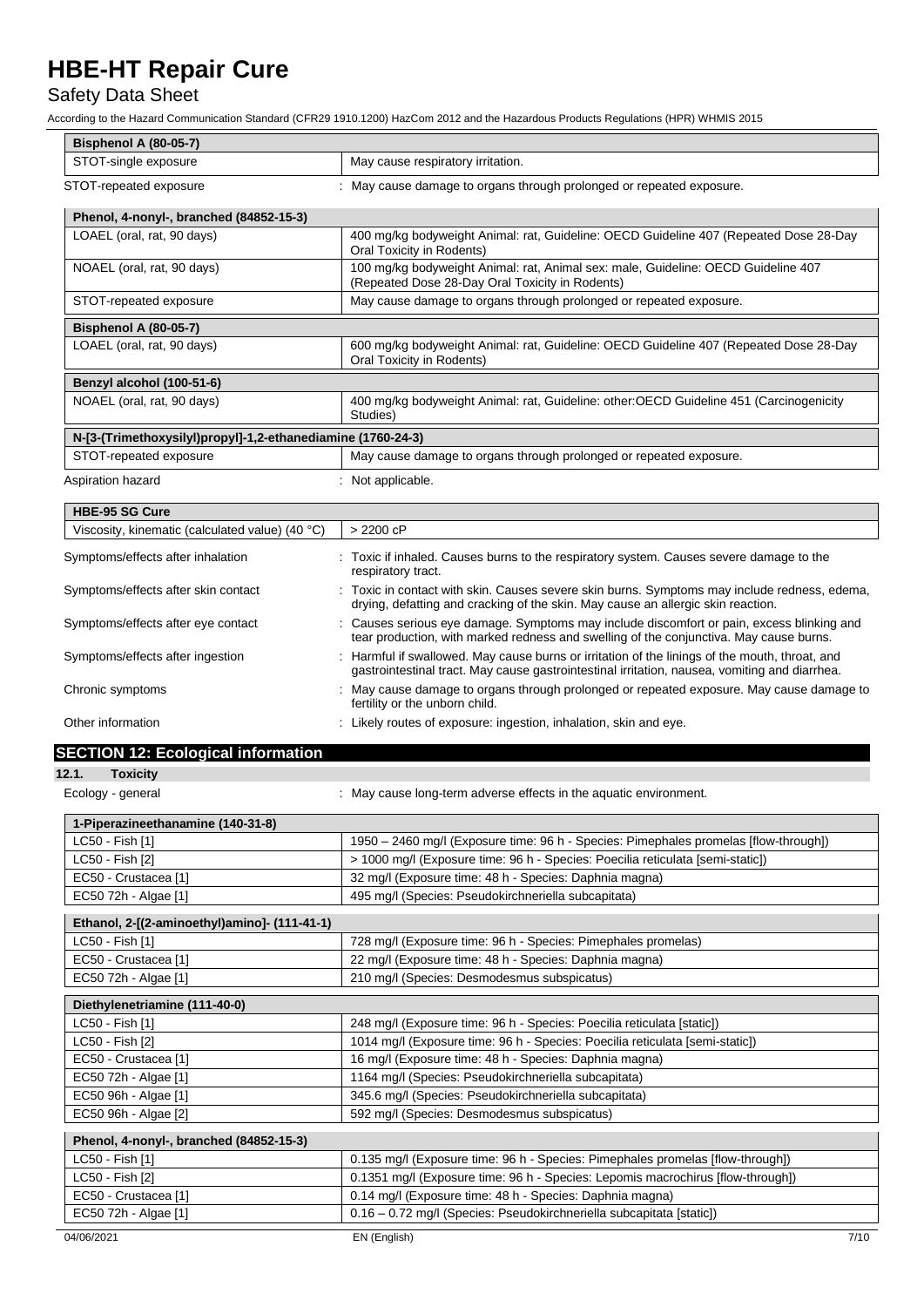## Safety Data Sheet

| Phenol, 4-nonyl-, branched (84852-15-3)              |                                                                                                                                             |
|------------------------------------------------------|---------------------------------------------------------------------------------------------------------------------------------------------|
| EC50 72h - Algae [2]                                 | 1.3 mg/l (Species: Desmodesmus subspicatus)                                                                                                 |
| EC50 96h - Algae [1]                                 | 0.36 - 0.48 mg/l (Species: Pseudokirchneriella subcapitata [static])                                                                        |
| NOEC chronic fish                                    | 0.006 mg/l Test organisms (species): Oncorhynchus mykiss (previous name: Salmo gairdneri)<br>Duration: '91 d'                               |
| <b>Bisphenol A (80-05-7)</b>                         |                                                                                                                                             |
| LC50 - Fish [1]                                      | 3.6 - 5.4 mg/l (Exposure time: 96 h - Species: Pimephales promelas [flow-through])                                                          |
| LC50 - Fish [2]                                      | 4 - 5.5 mg/l (Exposure time: 96 h - Species: Pimephales promelas [static])                                                                  |
| EC50 - Crustacea [1]                                 | 10.2 mg/l (Exposure time: 48 h - Species: Daphnia magna)                                                                                    |
| EC50 - Crustacea [2]                                 | 3.9 mg/l (Exposure time: 48 h - Species: Daphnia magna)                                                                                     |
| EC50 96h - Algae [1]                                 | 2.5 mg/l (Species: Pseudokirchneriella subcapitata)                                                                                         |
| EC50 96h - Algae [2]                                 | 1.4 mg/l Test organisms (species): Skeletonema costatum                                                                                     |
| LOEC (chronic)                                       | 3.6 mg/l Test organisms (species): other: Rotifer (Brachionus calyciflorus) Duration: '48 h'                                                |
| Benzyl alcohol (100-51-6)                            |                                                                                                                                             |
| LC50 - Fish [1]                                      | 460 mg/l (Exposure time: 96 h - Species: Pimephales promelas [static])                                                                      |
| LC50 - Fish [2]                                      | 10 mg/l (Exposure time: 96 h - Species: Lepomis macrochirus [static])                                                                       |
| EC50 - Crustacea [1]                                 | 23 mg/l (Exposure time: 48 h - Species: water flea)                                                                                         |
| EC50 72h - Algae [1]                                 | 770 mg/l Test organisms (species): Pseudokirchneriella subcapitata (previous names:<br>Raphidocelis subcapitata, Selenastrum capricornutum) |
| EC50 72h - Algae [2]                                 | 500 mg/l Test organisms (species): Pseudokirchneriella subcapitata (previous names:<br>Raphidocelis subcapitata, Selenastrum capricornutum) |
| NOEC (chronic)                                       | 51 mg/l Test organisms (species): Daphnia magna Duration: '21 d'                                                                            |
| Benzyldimethylamine (103-83-3)                       |                                                                                                                                             |
| LC50 - Fish [1]                                      | 35.8 - 39.9 mg/l (Exposure time: 96 h - Species: Pimephales promelas [flow-through])                                                        |
| Amines, polyethylenepoly- (68131-73-7)               |                                                                                                                                             |
| LC50 - Fish [1]                                      | 100 mg/l (Exposure time: 96 h - Species: Poecilia reticulata [semi-static])                                                                 |
|                                                      |                                                                                                                                             |
| Tetraethylenepentamine (112-57-2)<br>LC50 - Fish [1] |                                                                                                                                             |
| EC50 - Crustacea [1]                                 | 420 mg/l (Exposure time: 96 h - Species: Poecilia reticulata [static])<br>24.1 mg/l (Exposure time: 48 h - Species: Daphnia magna)          |
| EC50 72h - Algae [1]                                 | 2.1 mg/l (Species: Pseudokirchneriella subcapitata)                                                                                         |
|                                                      |                                                                                                                                             |
| Triethylenetetramine (112-24-3)<br>LC50 - Fish [1]   | 570 mg/l (Exposure time: 96 h - Species: Poecilia reticulata [semi-static])                                                                 |
| LC50 - Fish [2]                                      | 495 mg/l (Exposure time: 96 h - Species: Pimephales promelas)                                                                               |
| EC50 - Crustacea [1]                                 |                                                                                                                                             |
|                                                      | 31.1 mg/l (Exposure time: 48 h - Species: Daphnia magna)<br>2.5 mg/l (Species: Desmodesmus subspicatus)                                     |
| EC50 72h - Algae [1]<br>EC50 72h - Algae [2]         | 20 mg/l (Species: Pseudokirchneriella subcapitata)                                                                                          |
| EC50 96h - Algae [1]                                 | 3.7 mg/l (Species: Pseudokirchneriella subcapitata)                                                                                         |
| <b>Persistence and degradability</b><br>12.2.        |                                                                                                                                             |
| <b>HBE-95 SG Cure</b>                                |                                                                                                                                             |
| Persistence and degradability                        | Not established.                                                                                                                            |
| 12.3.<br><b>Bioaccumulative potential</b>            |                                                                                                                                             |
| <b>HBE-95 SG Cure</b>                                |                                                                                                                                             |
| Bioaccumulative potential                            | Not established.                                                                                                                            |
| 1-Piperazineethanamine (140-31-8)                    |                                                                                                                                             |
| BCF - Fish [1]                                       | (no bioaccumulation expected)                                                                                                               |
| Partition coefficient n-octanol/water                | $-1.48$                                                                                                                                     |
| Ethanol, 2-[(2-aminoethyl)amino]- (111-41-1)         |                                                                                                                                             |
| BCF - Fish [1]                                       | $0.2 - 3.7$                                                                                                                                 |
| Partition coefficient n-octanol/water                | $-1.46$                                                                                                                                     |
| Diethylenetriamine (111-40-0)                        |                                                                                                                                             |
| BCF - Fish [1]                                       | $0.3 - 1.7$                                                                                                                                 |
| Partition coefficient n-octanol/water                | $-1.3$                                                                                                                                      |
| Phenol, 4-nonyl-, branched (84852-15-3)              |                                                                                                                                             |
| BCF - Fish [1]                                       | 271                                                                                                                                         |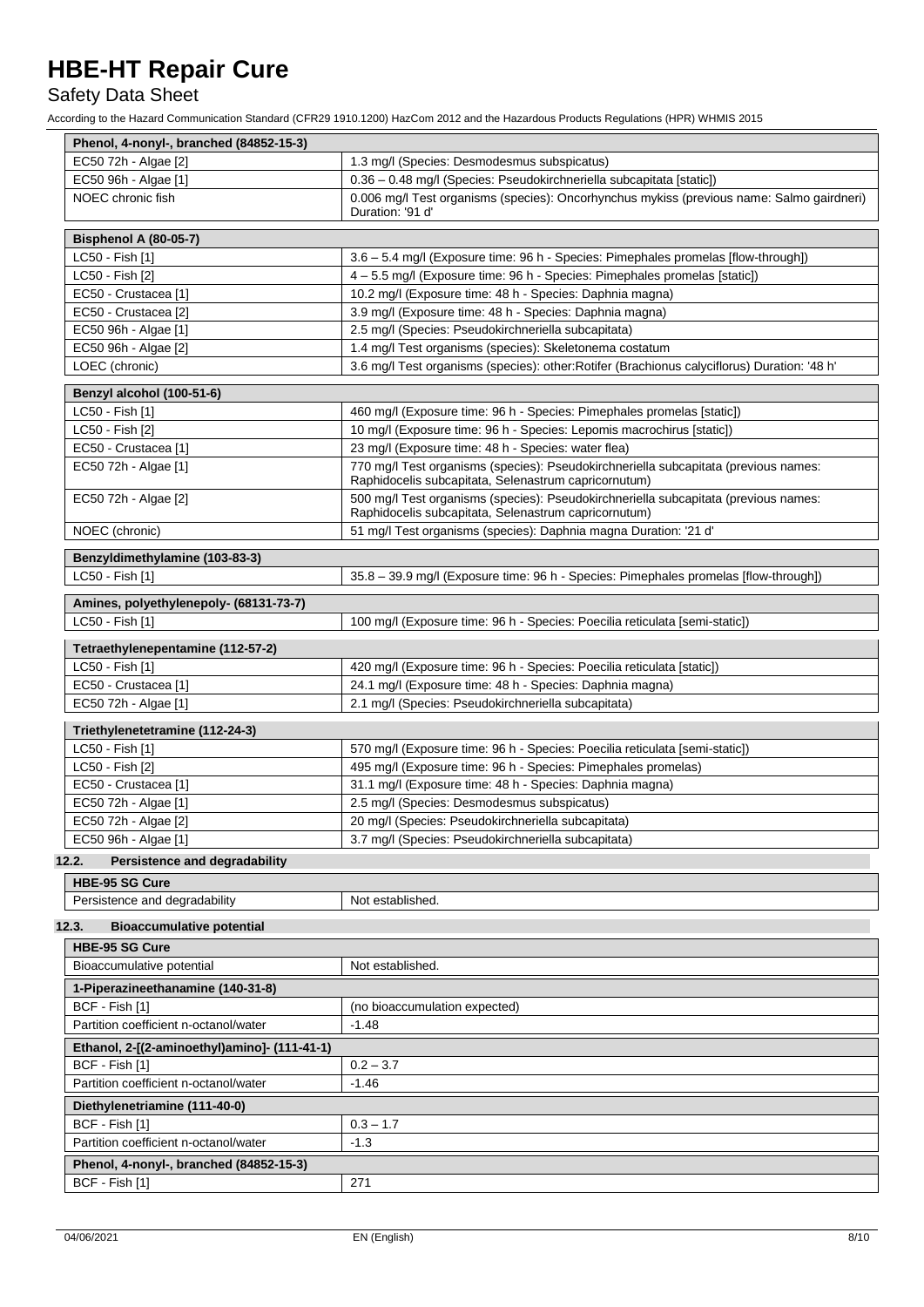## Safety Data Sheet

According to the Hazard Communication Standard (CFR29 1910.1200) HazCom 2012 and the Hazardous Products Regulations (HPR) WHMIS 2015

| <b>Bisphenol A (80-05-7)</b>          |                               |
|---------------------------------------|-------------------------------|
| BCF - Fish [1]                        | $5.1 - 13.8$                  |
| Partition coefficient n-octanol/water | 2.2                           |
| Benzyl alcohol (100-51-6)             |                               |
| Partition coefficient n-octanol/water | 1.1                           |
| Tetraethylenepentamine (112-57-2)     |                               |
| BCF - Fish [1]                        | (no bioaccumulation expected) |
| Partition coefficient n-octanol/water | < 1                           |
| Triethylenetetramine (112-24-3)       |                               |
| BCF - Fish [1]                        | (no bioaccumulation expected) |
| Partition coefficient n-octanol/water | $-1.4$                        |

### **12.4. Mobility in soil**

| 1-Piperazineethanamine (140-31-8)                          |         |
|------------------------------------------------------------|---------|
| Partition coefficient n-octanol/water                      | $-1.48$ |
| Ethanol, 2-[(2-aminoethyl)amino]- (111-41-1)               |         |
| Partition coefficient n-octanol/water                      | $-1.46$ |
| Diethylenetriamine (111-40-0)                              |         |
| Partition coefficient n-octanol/water                      | $-1.3$  |
| <b>Bisphenol A (80-05-7)</b>                               |         |
| Partition coefficient n-octanol/water                      | 2.2     |
| Benzyl alcohol (100-51-6)                                  |         |
| Partition coefficient n-octanol/water                      | 1.1     |
| Tetraethylenepentamine (112-57-2)                          |         |
| Partition coefficient n-octanol/water                      | < 1     |
| Triethylenetetramine (112-24-3)                            |         |
| Partition coefficient n-octanol/water                      | $-1.4$  |
| $\sim$ $\sim$<br>$\sim$ $\sim$ $\sim$ $\sim$ $\sim$ $\sim$ |         |

#### **12.5. Other adverse effects**

| Ozone | : Not applicable. |
|-------|-------------------|
|       |                   |

Other information **contact and the COV** other effects known.

### **SECTION 13: Disposal considerations 13.1. Disposal methods** Product/Packaging disposal recommendations : Dispose of contents/container to hazardous or special waste collection point, in accordance with local, regional, national and/or international regulation. The generation of waste should be avoided or minimized wherever possible.

Additional information **interest in the containers** : Handle empty containers with care because residual vapours are flammable.

## **SECTION 14: Transport information**

| 14.1. UN number                                                                                                              |                                                                                                                                                                                                                                                                  |
|------------------------------------------------------------------------------------------------------------------------------|------------------------------------------------------------------------------------------------------------------------------------------------------------------------------------------------------------------------------------------------------------------|
| UN-No.(DOT/TDG)<br>UN-No. (IMDG)<br>UN-No. (IATA)                                                                            | : $UN2735$<br>: 2735<br>: 2735                                                                                                                                                                                                                                   |
| 14.2. UN proper shipping name                                                                                                |                                                                                                                                                                                                                                                                  |
| Proper Shipping Name (DOT/TDG)<br>Proper Shipping Name (IMDG)<br>Proper Shipping Name (IATA)                                 | : Polyamines, liquid, corrosive, n.o.s. (1-Piperazineethanamine : Benzyldimethylamine)<br>: AMINES, LIQUID, CORROSIVE, N.O.S. (1-Piperazineethanamine; Benzyldimethylamine)<br>: Amines, liquid, corrosive, n.o.s. (1-Piperazineethanamine; Benzyldimethylamine) |
| 14.3. Transport hazard class(es)                                                                                             |                                                                                                                                                                                                                                                                  |
| Department of Transportation (DOT) and Transportation of Dangerous Goods (TDG)<br>Class (DOT/TDG)<br>Hazard labels (DOT/TDG) | : 8<br>$\cdot$                                                                                                                                                                                                                                                   |